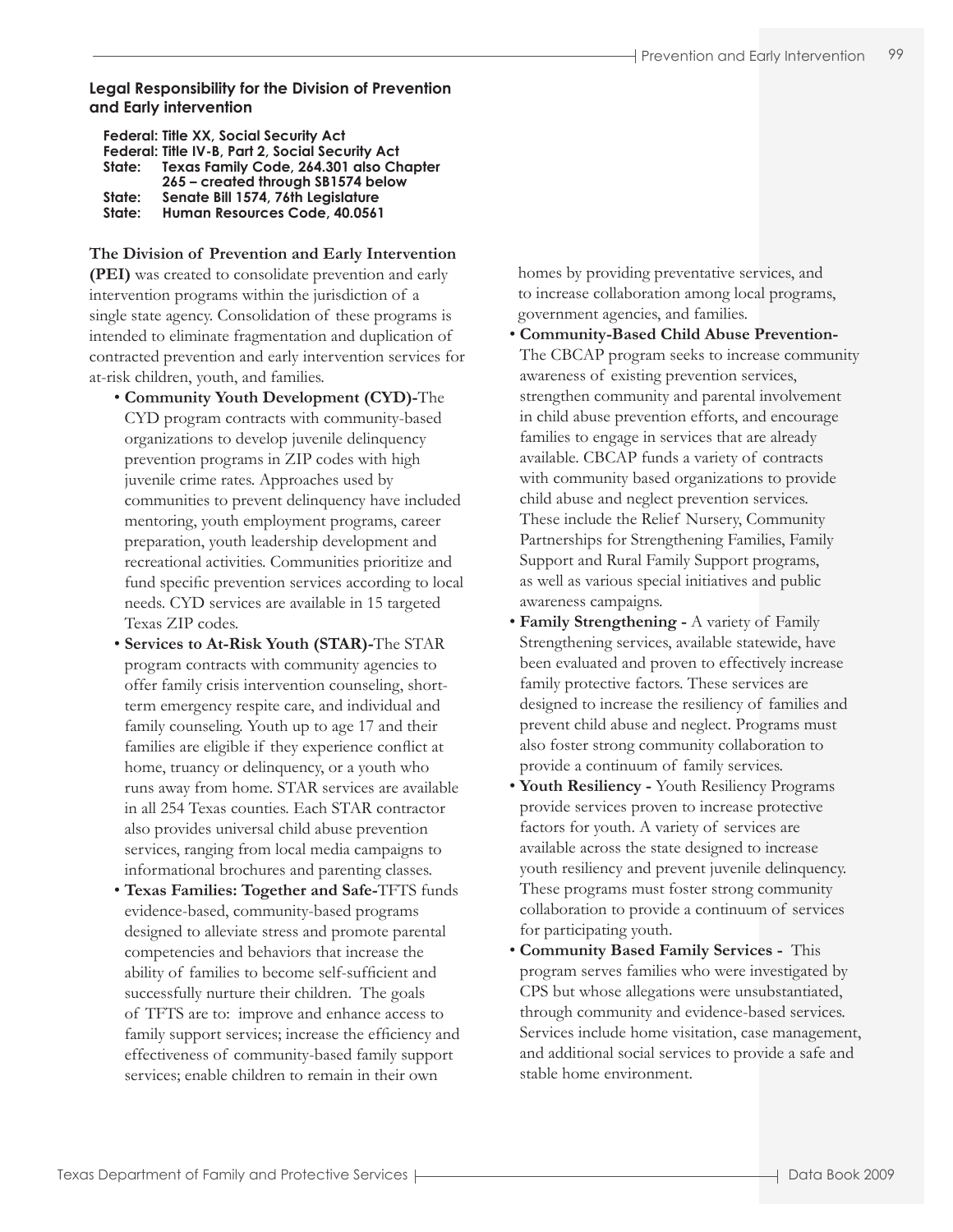- **Tertiary Child Abuse Prevention -** Communitybased, volunteer-driven prevention, intervention, and aftercare services are provided for children who are or have been, or who are at risk of being, abused and/or neglected. The goals of the program include reducing child maltreatment and the number of families re-entering the Child Protective Services system. Additional goals are to improve the quality and availability of aftercare services for abused children and enhance a statewide network of tertiary child abuse prevention programs.
- **Statewide Youth Services Network-** The Statewide Youth Services Network contracts provide community and evidence-based juvenile delinquency prevention programs focused on youth ages 10 through 17, in each DFPS region.
- **Texas Youth and Runaway Hotlines-**The toll-free Texas Runaway Hotline and the Texas Youth Hotline offer crisis intervention, telephone counseling, and referrals to troubled youth and families. Volunteers answer the phones and interact with callers facing a variety of problems including family conflict, delinquency, truancy, and abuse and neglect issues. The program increases public awareness through media efforts that may include television, radio, billboards and other printed materials.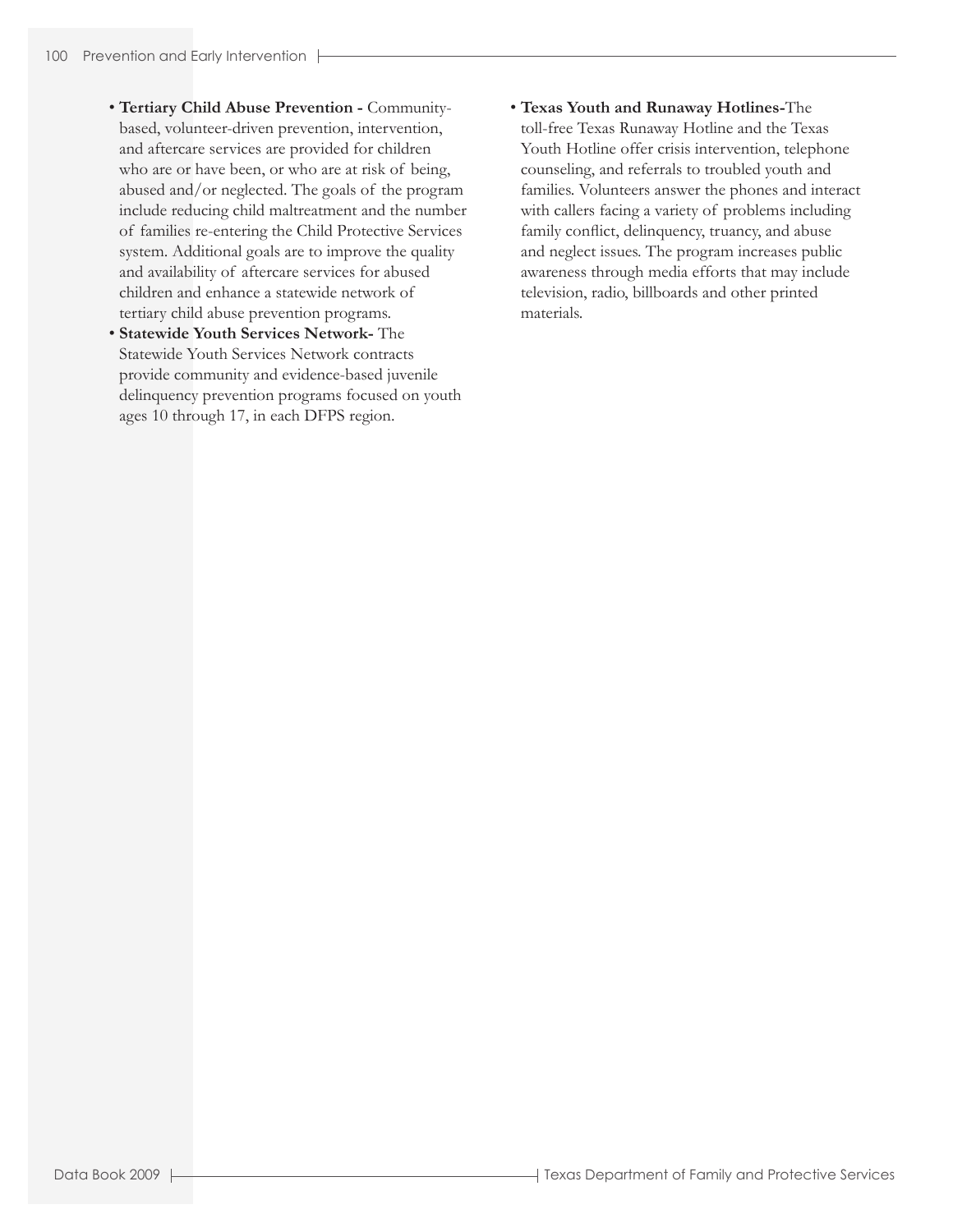### **Prevention and Early Intervention - Expenditures and Staffing as of 01/19/2010**

| Staff Cost          | \$2,289,209  |
|---------------------|--------------|
| Total Staff         | 28.6         |
| Contracted Services | \$38,106,242 |

| <b>PEI Programs - Contracted</b>               | FY 2009 Expenditures        |
|------------------------------------------------|-----------------------------|
| Services to At-Risk Youth                      | \$19,509,393.45             |
| <b>Community Youth Development</b>             | 6,409,798,48                |
| <b>Texas Families: Together and Safe</b>       | 3.277,940.79                |
| <b>Youth Resiliency</b>                        | 1,869,893.75                |
| <b>Family Strengthening Program</b>            | 1,513,347.05                |
| <b>Community-Based Child Abuse Prevention</b>  | 983,476.85                  |
| <b>Community-Based Family Services</b>         | 334, 164.56                 |
| <b>Training and Technical Assistance</b>       | 724,435.97                  |
| <b>Statewide Youth Services Network (SYSN)</b> | 2.015.328.89                |
| <b>Terliary Child Abuse Prevention</b>         | 73,723.82                   |
| <b>Total Contracted Expenditures</b>           | \$36,711,503.61             |
| <b>PEI Programs - Non-Contracted</b>           | <b>FY 2009 Expenditures</b> |
| <b>Texas Runaway and Youth Hotlines</b>        | 270,861.24                  |
| <b>Total Expenditures</b>                      | \$36,982,364.85             |

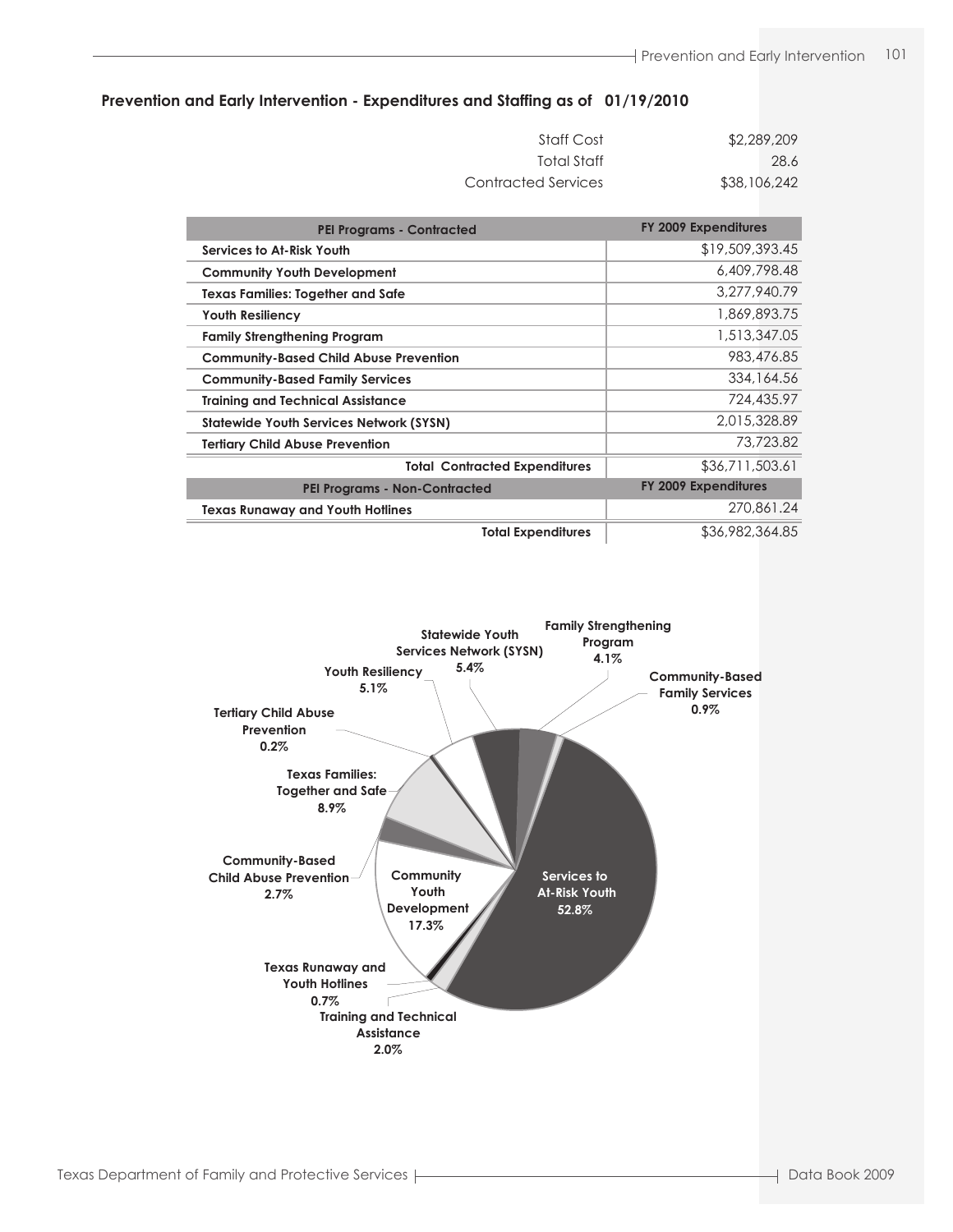## **STAR (Services To At-Risk) Youth Who are Registered and Received a Service by Fiscal Year**



### **STAR (Services To At-Risk) Youth by Presenting Problem Fiscal Year 2009**

| <b>Presenting Problem</b> |        |  |  |  |  |  |  |
|---------------------------|--------|--|--|--|--|--|--|
| <b>Family Conflict</b>    | 17,610 |  |  |  |  |  |  |
| Misdemeanor Offense       | 5,304  |  |  |  |  |  |  |
| Runaway                   | 583    |  |  |  |  |  |  |
| State Jail Felony Offense | 50     |  |  |  |  |  |  |
| Truant                    | 5,568  |  |  |  |  |  |  |
| Youth Under 10 Delinguent | 291    |  |  |  |  |  |  |
| Total                     | 29.406 |  |  |  |  |  |  |



*Note All averages rounded to the nearwest whole number.*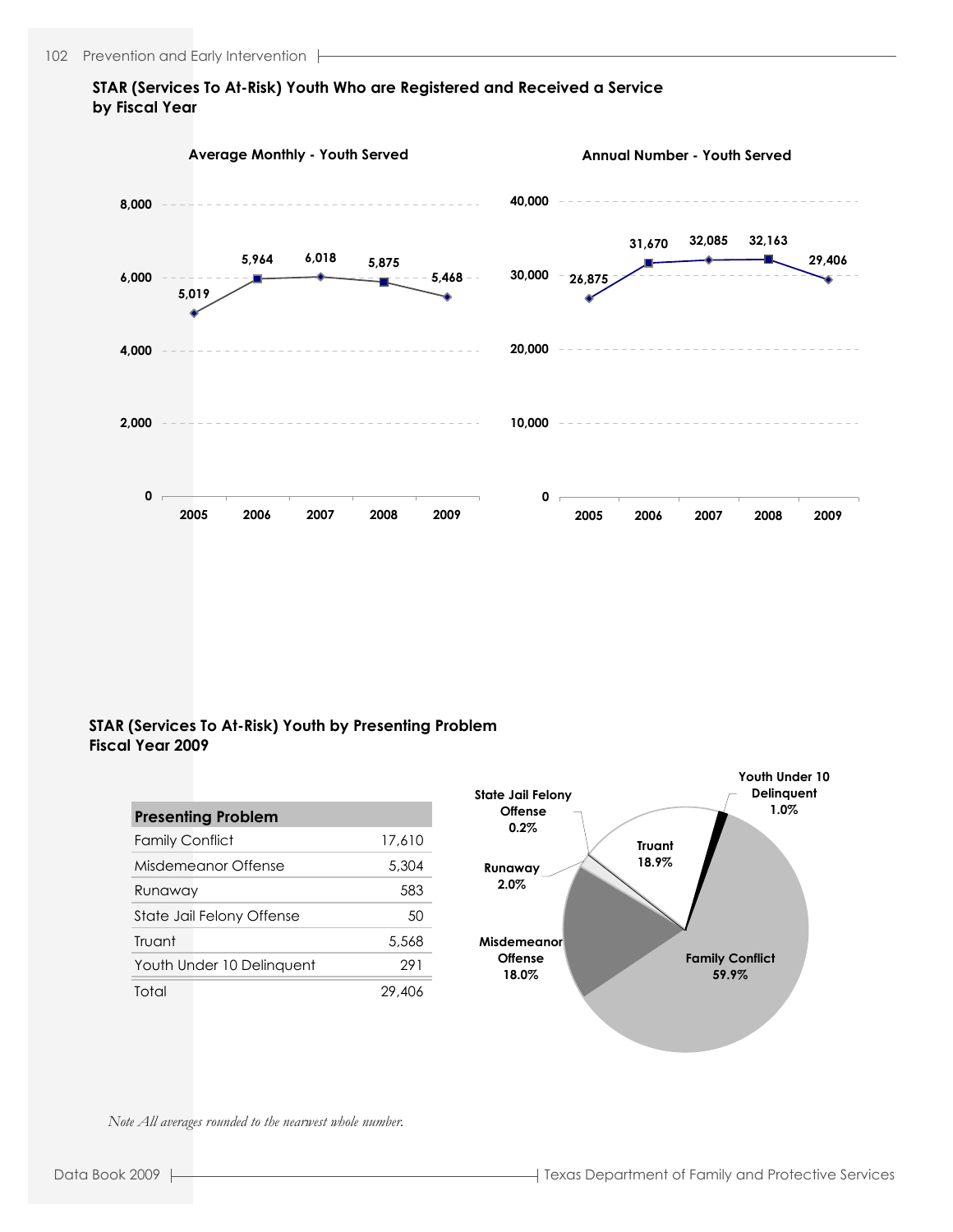### **Community Youth Development (CYD) Youth Served by Fiscal Year**



## **Community Youth Development (CYD) Average Monthly Clients Served Fiscal Year 2009**

|                       |                         |               | <b>Average Unduplicated</b>   |
|-----------------------|-------------------------|---------------|-------------------------------|
| City                  | <b>Zip Code of Site</b> | County        | <b>Youth Served per Month</b> |
| Amarillo              | 79107                   | Potter        | 259                           |
| Austin                | 78744                   | <b>Travis</b> | 227                           |
| <b>Brownsville</b>    | 78520                   | Cameron       | 427                           |
| <b>Corpus Christi</b> | 78415                   | <b>Nueces</b> | 622                           |
| <b>Dallas</b>         | 75216                   | Dallas        | 275                           |
| <b>Dallas</b>         | 75217                   | <b>Dallas</b> | 317                           |
| El Paso               | 79924                   | El Paso       | 772                           |
| <b>Fort Worth</b>     | 76106                   | Tarrant       | 319                           |
| Galveston             | 77550                   | Galveston     | 161                           |
| Houston               | 77081                   | Harris        | 239                           |
| Lubbock               | 79415                   | Lubbock       | 271                           |
| <b>McAllen</b>        | 78501                   | Hidalgo       | 198                           |
| Pasadena              | 77506                   | <b>Harris</b> | 691                           |
| San Antonio           | 78207                   | Bexar         | 366                           |
| Waco                  | 76707                   | McLennan      | 524                           |
| State Total           |                         |               | 5,668                         |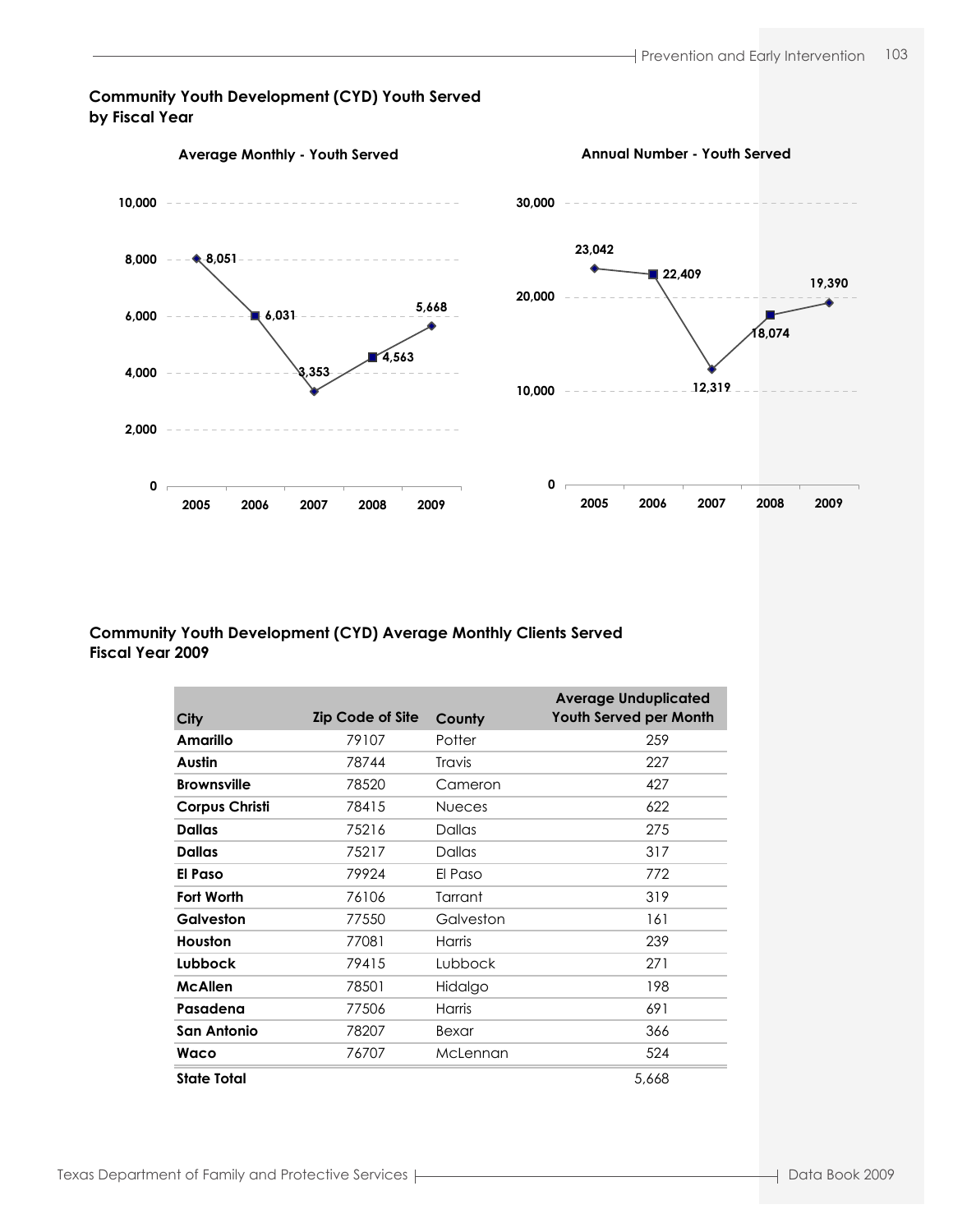# **Texas Youth and Runaway Hotlines Incoming Calls by Fiscal Year**

| <b>Fiscal Year</b> | Texas Youth &<br><b>Runaway Hotlines</b> | <b>Forwarded from</b><br><b>STAR Program</b> | <b>Total Calls</b> |
|--------------------|------------------------------------------|----------------------------------------------|--------------------|
| 2005               | 25,037                                   | 14.643                                       | 39,680             |
| 2006               | 23,157                                   | 15.324                                       | 38.481             |
| 2007               | 21.714                                   | 13,834                                       | 35.548             |
| 2008               | 19,363                                   | 11,913                                       | 31,276             |
| 2009*              | 13.072**                                 | O                                            | $13.072**$         |

*\*In prior fiscal years calls were forwarded from STAR program when STAR program operators were absent or unavailabe. In fiscal year 2009, the STAR program was required to have staff available at all times so calls were no longer forwarded and therefore not included in the Runaway Hotline counts.*

*\*\*Fiscal Year 2009 call data from the Youth hotline 1-800-98YOUTH is incomplete and missing due to a reporting malfunction (number was omitted from AT&T's online reporting system).*



# **Characteristics of Hotline Callers Fiscal Year 2009**

| Gender | Total  | Percentage |       |       |
|--------|--------|------------|-------|-------|
| Female | 9.543  | 73.0%      |       | 9,543 |
| Male   | 3,529  | 27.0%      | 3,529 |       |
| Total  | 13.072 |            |       |       |

| <b>Age Group</b> | Total  | Percentage |       |       |
|------------------|--------|------------|-------|-------|
| Adult            | 9.150  | 70%        |       | 9,150 |
| Youth            | 3.922  | 30%        | 3.922 |       |
| Total            | '3.072 |            |       |       |

4:45 PM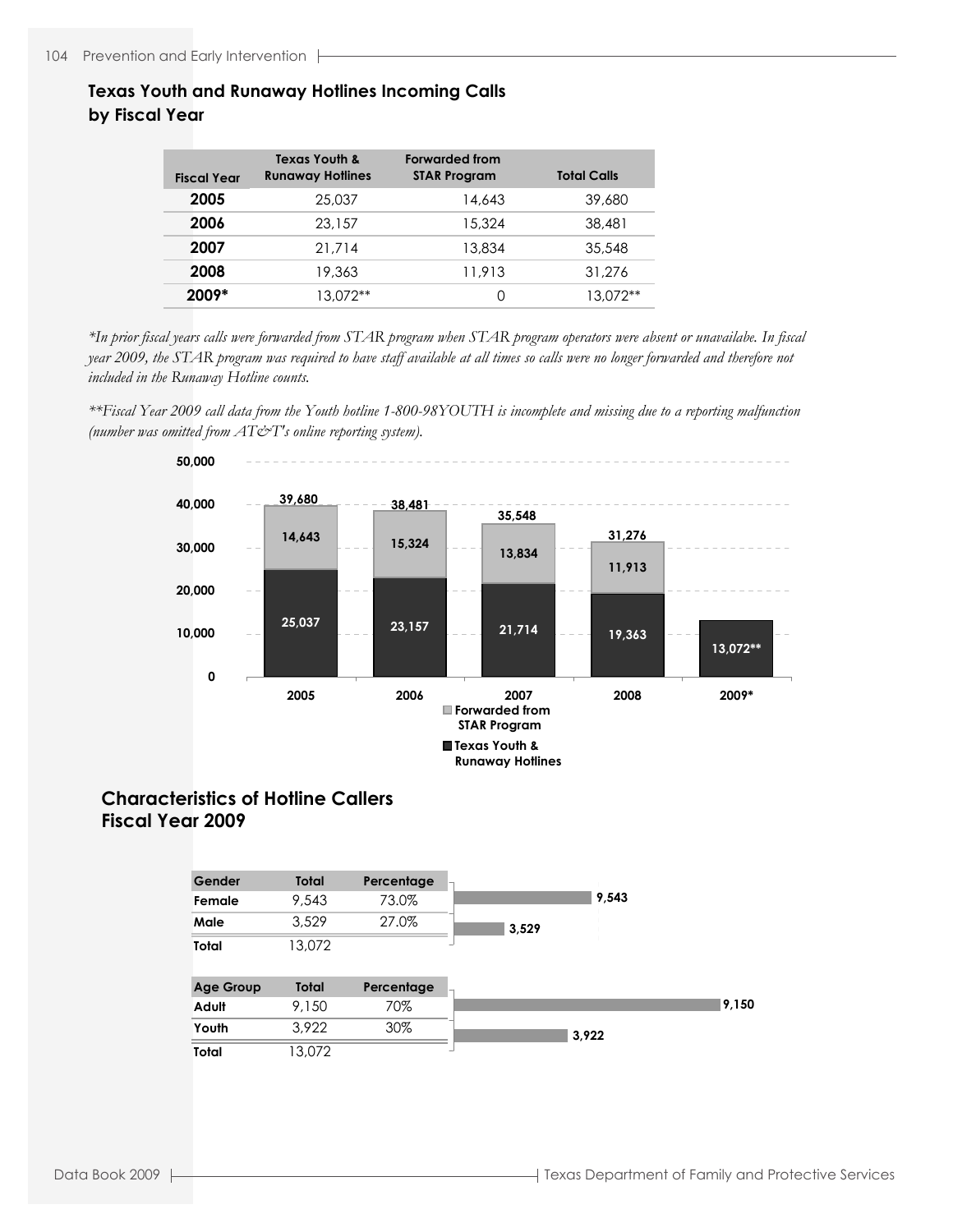## **Number of Families (Primary Caregivers) Served in the Child Abuse/Neglect Prevention Programs Fiscal Year 2009 Total Families Served: 5,081**

| <b>Unduplicated Families Served</b>                      |       |          |       |         |
|----------------------------------------------------------|-------|----------|-------|---------|
| Program                                                  | 2008  | %        | 2009  | %       |
| <b>Community-Based Child Abuse Prevention</b><br>(CBCAP) | 506   | $10.2\%$ | 699   | 13.8%   |
| <b>Community-Based Family Services (CBFS)</b>            | N/A   | N/A      | 110   | $2.2\%$ |
| Texas Families: Together and Safe (TFTS)                 | 3.136 | 63.0%    | 3.040 | 59.8%   |
| <b>Family Strengthening Program (FSP)</b>                | 1,337 | 26.9%    | 1.200 | 23.6%   |
| <b>Terliary Child Abuse Prevention (TPP)</b>             | N/A   | N/A      | 32    | 0.6%    |
| Total                                                    | 4.979 | 100 0%   | 5.081 | 100.0%  |

| <b>Primary Caregivers</b> |              |             |             |                |            |              |        |
|---------------------------|--------------|-------------|-------------|----------------|------------|--------------|--------|
| <b>Ethnicity</b>          | <b>CBCAP</b> | <b>CBFS</b> | <b>TFTS</b> | <b>FSP</b>     | <b>TPP</b> | <b>Total</b> | $\%$   |
| African Amercan           | 36           | 16          | 557         | 246            | 30         | 885          | 17.4%  |
| Anglo                     | 111          | 16          | 783         | 149            |            | 1,060        | 20.9%  |
| Asian                     | 3            |             | 12          | $\overline{2}$ | 0          | 18           | 0.4%   |
| <b>Hispanic</b>           | 541          | 76          | 654. ا      | 791            |            | 3,063        | 60.3%  |
| <b>Native American</b>    | 3            | $\Omega$    | 18          |                | 0          | 28           | 0.6%   |
| Other                     | 5            |             | 16          | 5              | 0          | 27           | 0.5%   |
| <b>Total</b>              | 699          | 10          | 3,040       | 1,200          | 32         | 5,081        | 100.0% |

# **Primary Caregivers**

| --<br>Gender | <b>CBCAP</b> | <b>CBFS</b> | <b>TFTS</b> | <b>FSP</b> | TPP | Total | $\%$   |
|--------------|--------------|-------------|-------------|------------|-----|-------|--------|
| Female       | 655          | 98          | 2,737       | 162        | 32  | 4,684 | 92.2%  |
| Male         | 44           |             | 303         | 38         |     | 397   | 7.8%   |
| Total        | 699          | 10          | 3,040       | ,200       | 32  | 5,081 | 100.0% |

| <b>Primary Caregivers</b> |              |             |             |            |                |       |        |
|---------------------------|--------------|-------------|-------------|------------|----------------|-------|--------|
| <b>Age Group</b>          | <b>CBCAP</b> | <b>CBFS</b> | <b>TFTS</b> | <b>FSP</b> | <b>TPP</b>     | Total | $\%$   |
| Under 18                  | 33           | 5           | 93          | 192        |                | 324   | 6.4%   |
| $18 - 25$                 | 179          | 37          | 990         | 451        | 13             | 1,670 | 32.9%  |
| $26 - 35$                 | 292          | 41          | 1.214       | 338        | 12             | 1,897 | 37.3%  |
| $36 - 45$                 | 149          | 16          | 542         | 157        | $\overline{4}$ | 868   | 17.1%  |
| Over 45                   | 46           | 11          | 201         | 62         | $\overline{2}$ | 322   | 6.3%   |
| Total                     | 699          | 10          | 3,040       | ,200       | 32             | 5,081 | 100.0% |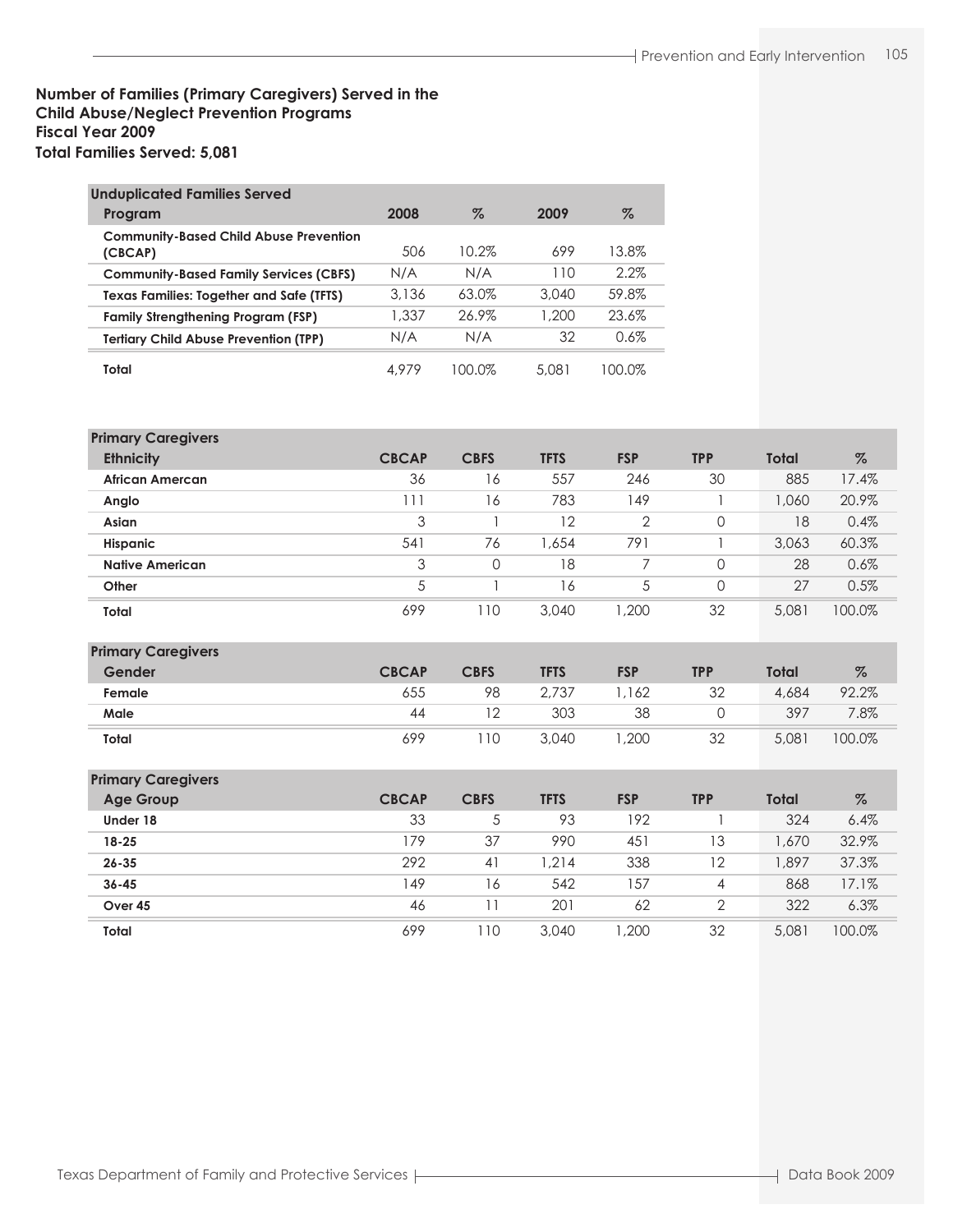# **Number of Youth Served in the Juvenile Delinquency Prevention Programs Fiscal Year 2009 Total Youth Served: 56,998**

| <b>Unduplicated Youth Served</b>               |                |            |             |            |              |        |
|------------------------------------------------|----------------|------------|-------------|------------|--------------|--------|
| Program                                        | 2008           | $\%$       | 2009        | $\%$       |              |        |
| Services to At Risk Youth (STAR)               | 32,163         | 60.2%      | 29,406      | 51.6%      |              |        |
| <b>Community Youth Development (CYD)</b>       | 18,074         | 33.9%      | 19,390      | 34.0%      |              |        |
| <b>Statewide Youth Services Network (SYSN)</b> | 1,530          | 2.9%       | 6,548       | 11.5%      |              |        |
| Youth Resiliency Program (YRP)                 | 1,620          | 3.0%       | 1,654       | 2.9%       |              |        |
| Total                                          | 53,387         | 100.0%     | 56,998      | 100.0%     |              |        |
| <b>Race/Ethnicity</b>                          | <b>STAR</b>    | <b>CYD</b> | <b>SYSN</b> | <b>YRP</b> | Total        | $\%$   |
| <b>African American</b>                        | 1.444          | 4.135      | 2.470       | 553        | 8,602        | 15.1%  |
| Anglo                                          | 2,227          | 707        | 1,144       | 350        | 4,428        | 7.8%   |
| Asian                                          | 28             | 140        | 29          | 10         | 207          | 0.4%   |
| Hispanic                                       | 14,623         | 14,150     | 2,746       | 712        | 32,231       | 56.5%  |
| <b>Native American</b>                         | 38             | 110        | 30          | 11         | 189          | 0.3%   |
| Other                                          | 11,046         | 148        | 129         | 18         | 11,341       | 19.9%  |
| Total                                          | 29,406         | 19,390     | 6,548       | 1,654      | 56,998       | 100.0% |
| Gender                                         | <b>STAR</b>    | <b>CYD</b> | <b>SYSN</b> | <b>YRP</b> | <b>Total</b> | $\%$   |
| Female                                         | 13,100         | 10,493     | 3,199       | 787        | 27,579       | 48.4%  |
| Male                                           | 16,304         | 8,892      | 3,346       | 866        | 29,408       | 51.6%  |
| <b>Unknown</b>                                 | $\overline{2}$ | 5          | 3           | 1          | 11           | 0.0%   |
| Total                                          | 29,406         | 19,390     | 6,548       | 1.654      | 56,998       | 100.0% |
| <b>Age Group</b>                               | <b>STAR</b>    | <b>CYD</b> | <b>SYSN</b> | <b>YRP</b> | Total        | $\%$   |
| Under 6                                        | 2,130          | 101        | 18          | 1          | 2,250        | 3.9%   |
| $6 - 9$                                        | 4.635          | 2.344      | 323         | 35         | 7.337        | 12.9%  |
| $10 - 17$                                      | 22,641         | 16,457     | 6,114       | 1,605      | 46,817       | 82.1%  |
| Over 17                                        | $\mathbf 0$    | 488        | 93          | 13         | 594          | 1.0%   |
| Total                                          | 29,406         | 19,390     | 6,548       | 1.654      | 56,998       | 100.0% |